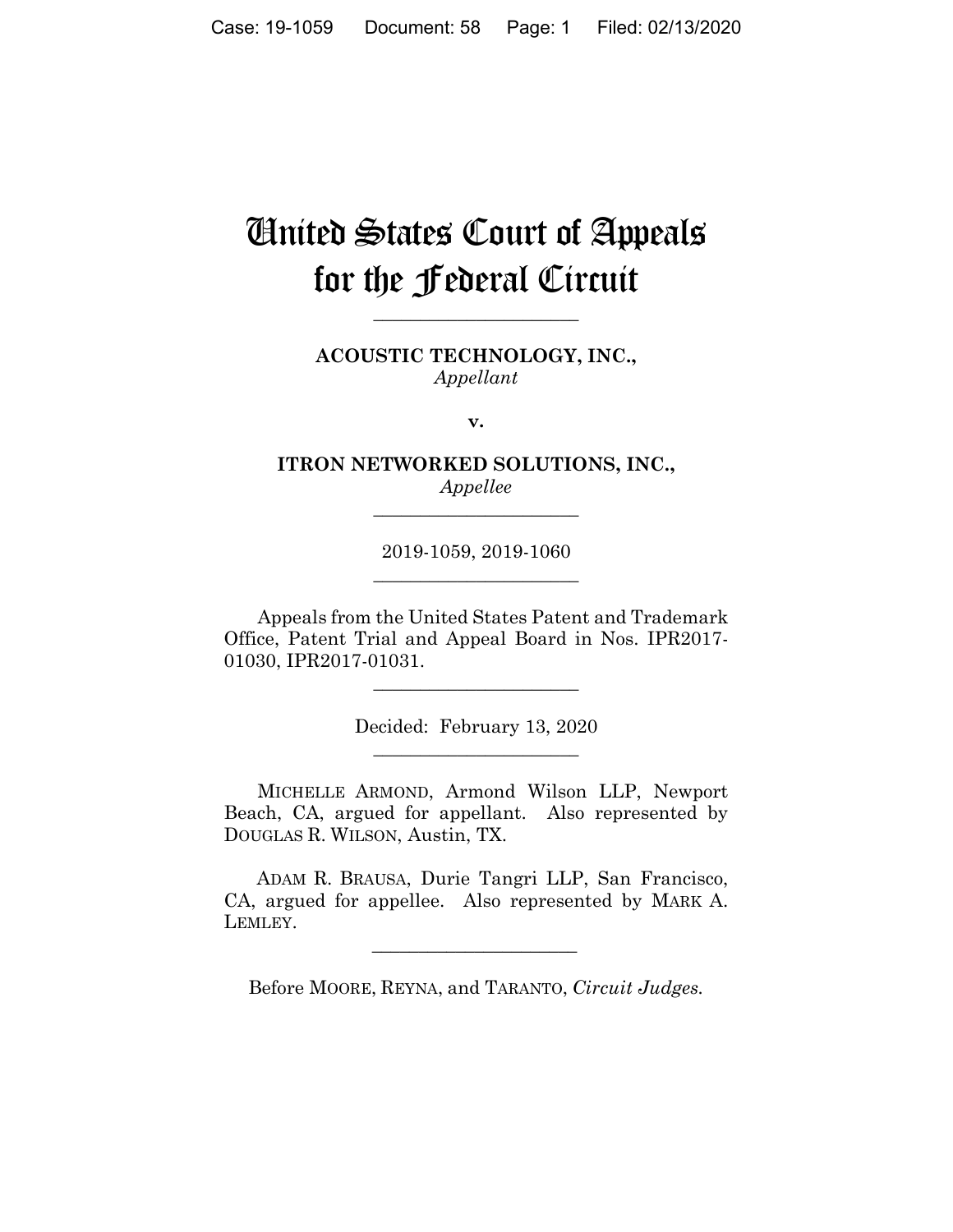#### REYNA, *Circuit Judge.*

2

On September 8, 2017, the Patent Trial and Appeal Board instituted *inter partes* review based on two petitions filed by Silver Spring Networks, Inc. Nine days after institution, Silver Spring agreed to merge with Itron, Inc., an entity undisputedly time-barred under 35 U.S.C. § 315(b). Silver Spring and Itron completed the merger during the proceedings. The Board later issued a final written decision and found the challenged claims unpatentable. On appeal, Acoustic asks that we vacate the Board's final written decision on grounds that the *inter partes* review was timebarred due to Silver Spring's and Itron's merger-related activities. Acoustic also challenges the Board's obviousness findings. Because we find that Acoustic waived its timebar and obviousness arguments, we affirm.

#### **BACKGROUND**

#### I. '574 Patent and "WAN Means"

Acoustic Technology, Inc. ("Acoustic") owns U.S. Patent No. 5,986,574 ("the '574 patent"), which relates to communications systems for utility providers to remotely monitor groups of utility meters, e.g., electricity meters.<sup>1</sup> According to Acoustic, the claimed inventions were "a considerable improvement over prior art designs that called for the additional expense of installing supporting communications equipment and infrastructure." Central to this appeal is the "WAN means" claim limitation, which relates to the

<sup>&</sup>lt;sup>1</sup> The '574 patent is a parent of continuation U.S. Patent Application No. 09/703,298, which issued as U.S. Patent No. 6,509,841. Acoustic filed a related appeal involving U.S. Patent No. 6,509,841 on the same day it filed this appeal. *Acoustic Tech., Inc. v. Itron Networked Solutions, Inc.*, Case No. 2019-1061. We heard oral arguments in this case and Case No. 2019-1061 on December 4, 2019. We have issued opinions in both cases simultaneously.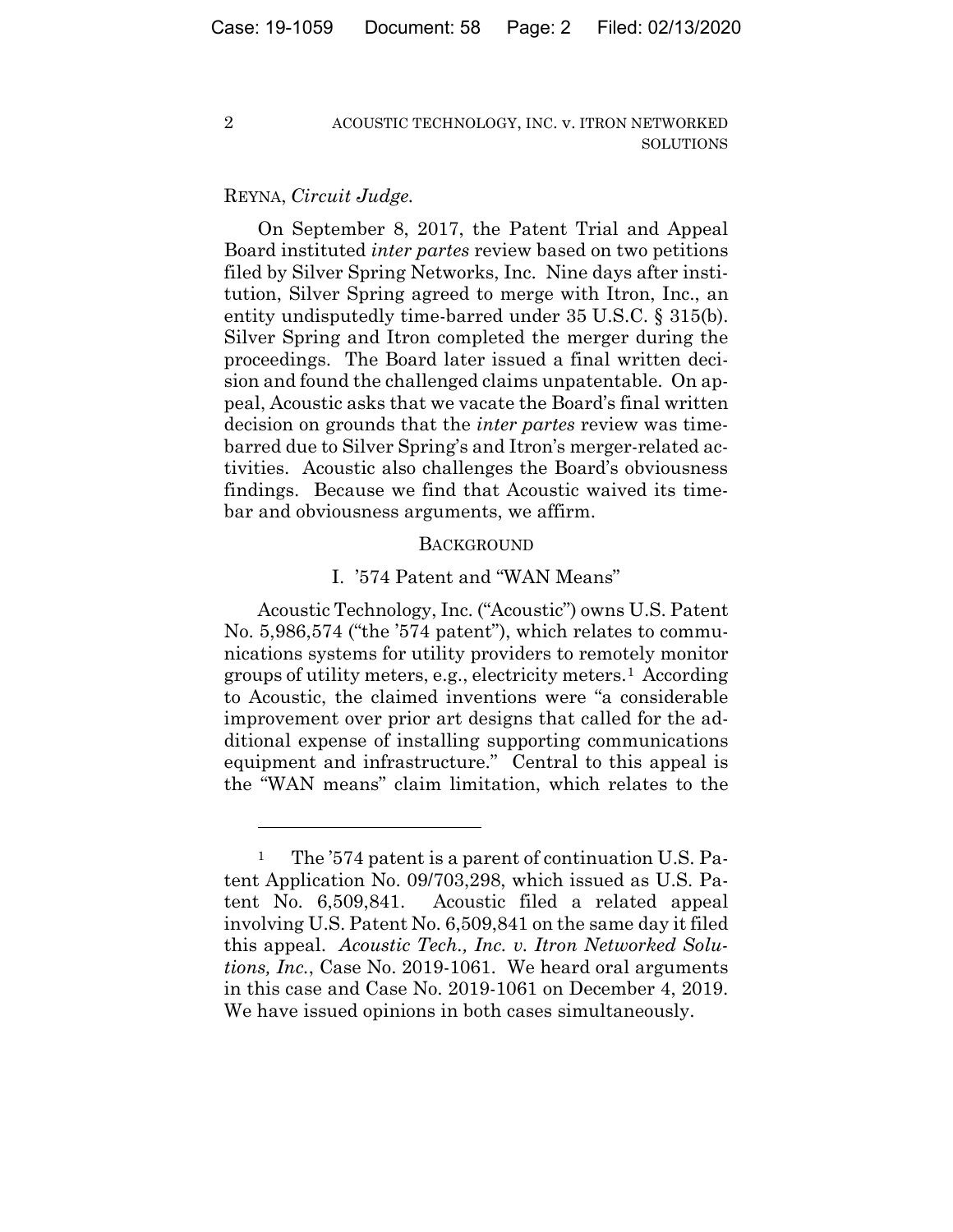3

systems' ability to transmit information over a Wide Area Network ("WAN").

In one embodiment, shown in Figure 1 below, a plurality of "servicing means 16" (e.g., on-site utility meters) communicate with a "relay means 14," which in turn communicates with a "control means 12" (e.g., a remote computer at a utility facility). J.A. 202, Fig. 1; J.A. 205– 206 at 2:27–3:32. The relay means communicates with the plurality of servicing means over a Local Area Network. The relay means and the control means, on the other hand, communicate over a wide area network via a "WAN means."



Claim 16 of the '574 patent, reproduced below, is representative of the claims at issue on appeal and recites a relay means in the form of a "concentrator meter":

16. A concentrator having means for relaying communication between a plurality of metering devices and at least one control station comprising: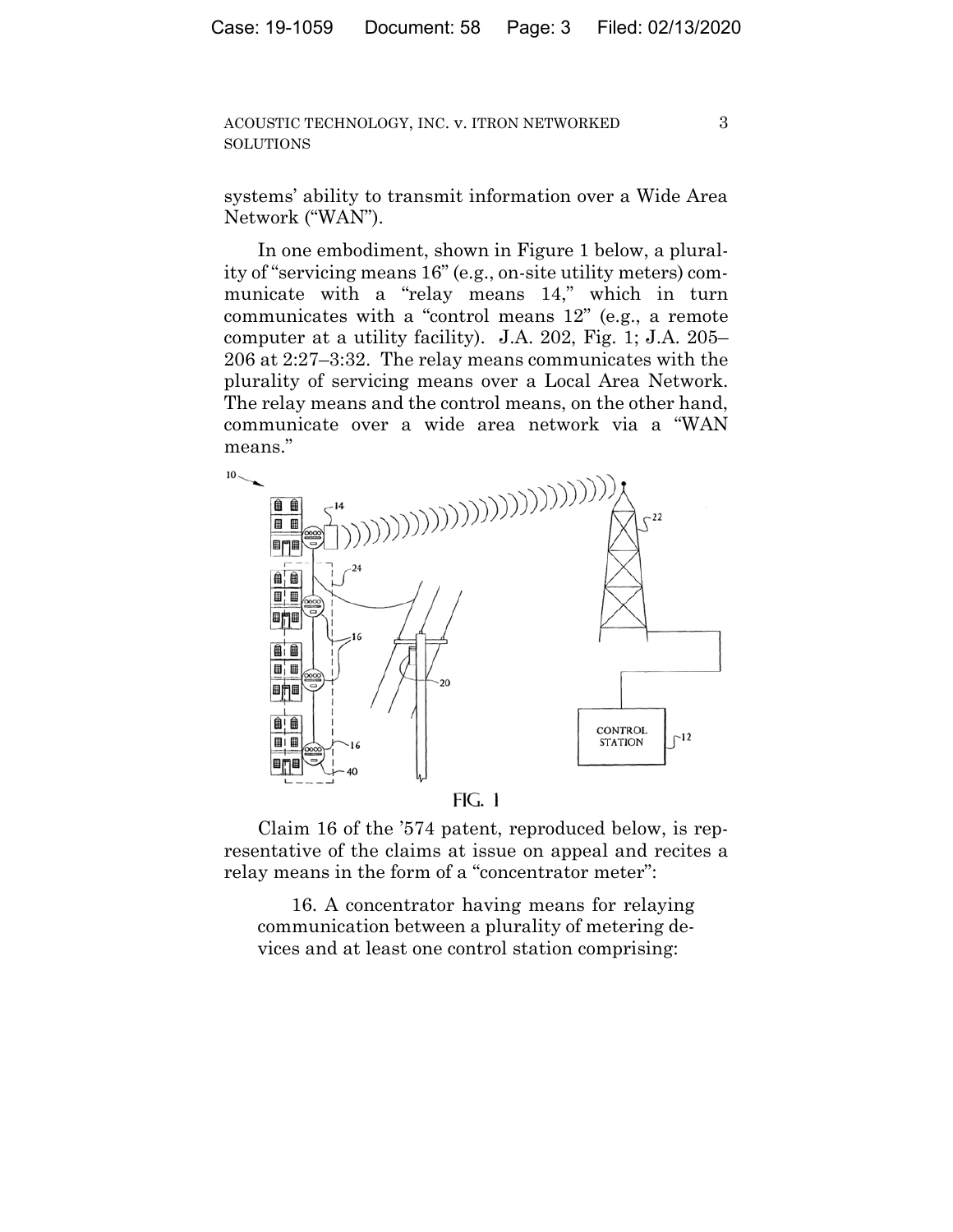concentrator comprising a meter and means for monitoring an amount of usage of a medium;

- LAN means for receiving data from said plurality of metering devices over a local area network;
- *WAN means* for transmitting data associated with both said plurality of metering devices and said monitoring means over a wide area network to said at least one control station; and
- a housing comprising a meter receiving said monitoring means, said LAN means and said WAN means.

J.A. 209 at 9:22–35 (emphasis added).

# II. IPR Petitions

In March 2010, Acoustic sued Itron Inc. ("Itron") for infringement of the '574 patent. Acoustic and Itron later agreed to settle the suit. As part of the settlement agreement, Acoustic licensed the '574 patent to Itron. As a result of the lawsuit, Itron was time-barred from seeking *inter partes* review ("IPR") of the '574 patent as of March 26, 2011. *See* 35 U.S.C. § 315(b).

Six years after suing Itron, Acoustic sued Silver Spring Networks, Inc. ("Silver Spring") for infringement of the '574 patent. In response, on March 3, 2017, Silver Spring timely filed two IPR petitions that challenge the '574 patent and that gave rise to this appeal: IPR2017-01030 and IPR2017- 01031 ("the petitions").

Several weeks before Silver Spring filed the petitions, Silver Spring and Itron began privately discussing "a potential business combination." J.A. 6556. The first contact occurred on February 12, 2017, when a representative of Itron phoned a Silver Spring board member to express

4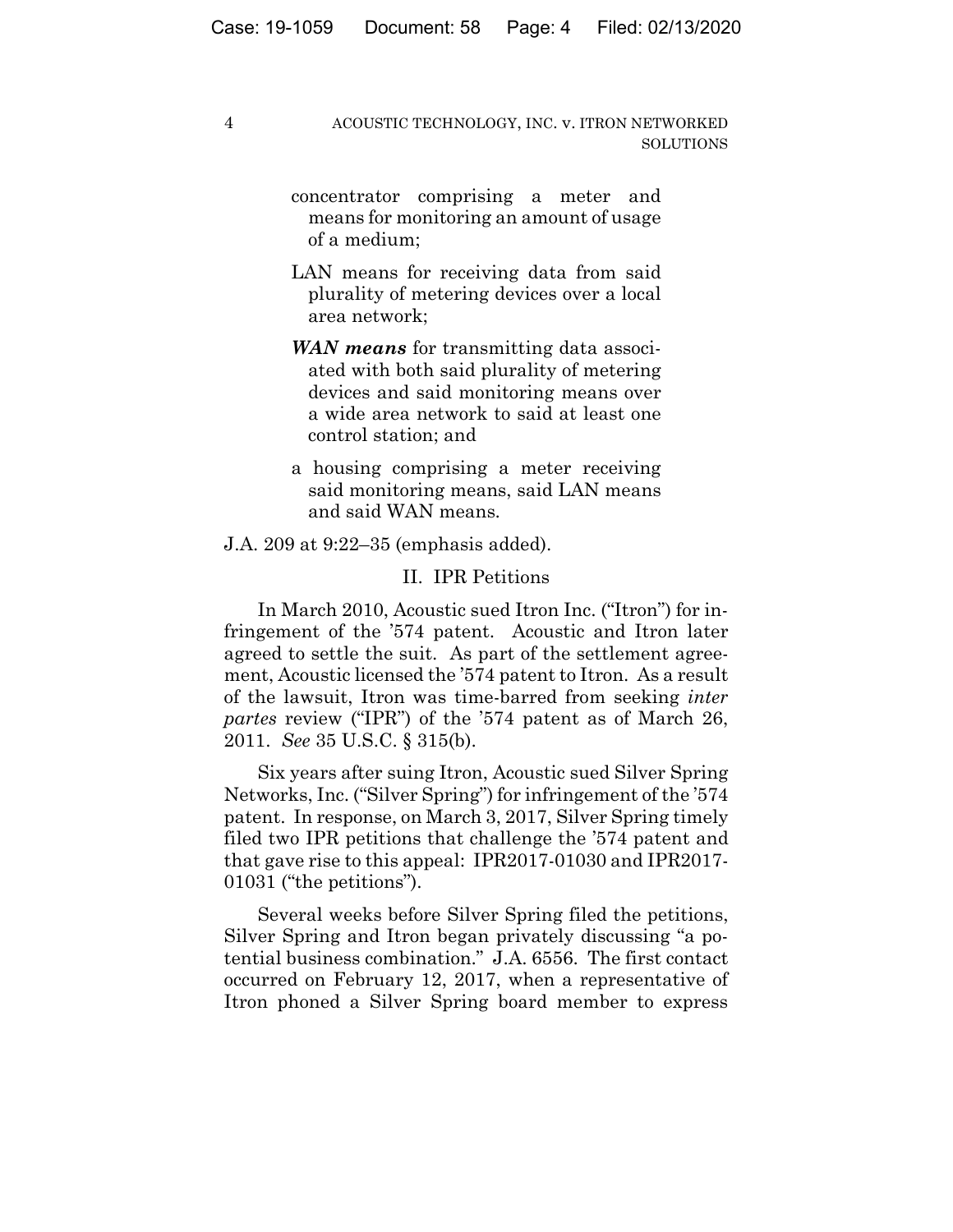$\overline{5}$ 

Itron's interest in a potential merger. The next day, Itron's CEO continued the discussion with a director of Silver Spring. One week later, on February 20, 2017, Itron's CEO requested a meeting with Silver Spring to discuss "a potential acquisition." J.A. 6556.

Silver Spring and Itron continued to discuss a potential merger after Silver Spring filed the petitions. Representatives from each company met on March 10, 2017, one week after Silver Spring filed the petitions, and again on April 12, 2017.

The Board instituted *inter partes* review on September 8, 2017. Nine days later, on September 17, 2017, Silver Spring and Itron agreed to merge. Itron publicly announced the agreement the next day. Silver Spring asserts that, up until the day the parties reached an agreement, Silver Spring was exploring potential business relationships with more than a dozen other companies.

Silver Spring and Itron completed the merger on January 5, 2018, while the *inter partes* review proceedings remained underway. Acoustic learned of the merger three days later. On January 17, 2018, Silver Spring filed updated mandatory notices that listed Itron as a real-partyin-interest.

The Board entered final written decisions on August 21, 2018, nearly a year after Silver Spring and Itron agreed to merge and seven months after they completed the merger. The Board's final written decisions found the challenged claims unpatentable on all three asserted grounds: obvious in view of Argyroudis, obvious in view of Argyroudis and Selph, and obvious in view of Mayo and Roach. Acoustic never raised a time-bar challenge to the Board.

Acoustic appeals the Board's final written decisions. We have jurisdiction under 28 U.S.C.  $\S$  1295(a)(4)(A).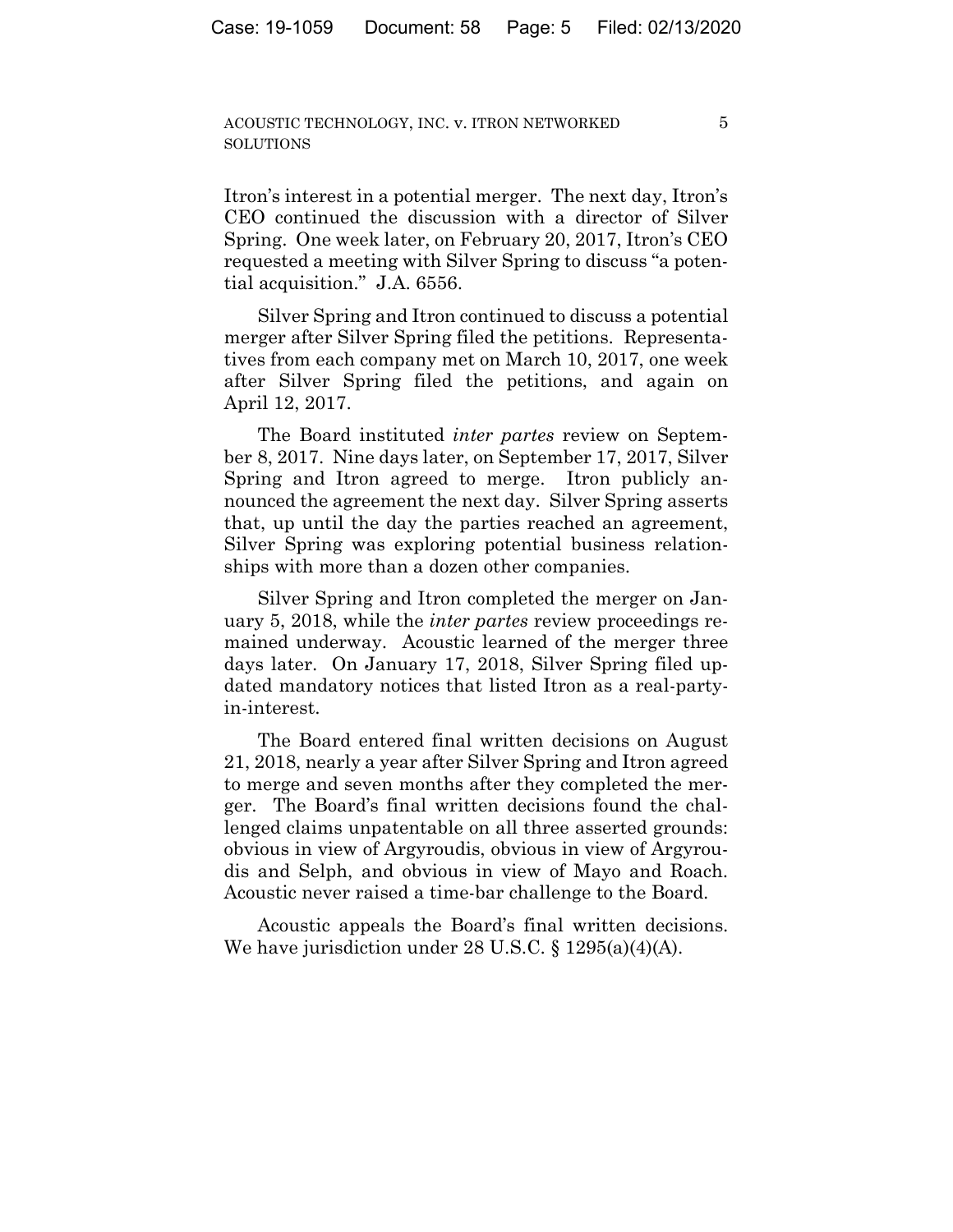6

## ACOUSTIC TECHNOLOGY, INC. v. ITRON NETWORKED SOLUTIONS

#### **DISCUSSION**

Acoustic raises two issues on appeal. First, Acoustic asserts that the PTAB's final written decisions should be vacated because the underlying IPR proceedings are timebarred under 35 U.S.C. § 315(b). Second, Acoustic challenges the Board's obviousness findings on grounds that the Board erroneously construed "WAN means" of claims 3, 16, 17, and 20 of the '574 patent.

## I. Time-Bar

Acoustic argues that we must vacate the Board's final written decisions because the *inter partes* reviews were time-barred under 35 U.S.C. § 315(b). Section 315(b) provides:

An inter partes review may not be instituted if the petition requesting the proceeding is filed more than 1 year after the date on which the petitioner, *real party in interest*, or privy of the petitioner is served with a complaint alleging infringement of the patent.

35 U.S.C. § 315(b) (emphasis added). Congress included the "real parties in interest" provision in  $\S 315(b)$  to "safeguard patent owners from having to defend their patents against belated administrative attacks by related parties." *Applications in Internet Time, LLC v. RPX Corp*., 897 F.3d 1336, 1350 (Fed. Cir. 2018), *cert. denied*, 139 S. Ct. 1366 (mem.) (2019).

The Board evaluates  $\S$  315(b) at the time it decides whether to institute proceedings. *Power Integrations, Inc. v. Semiconductor Components Indus., LLC*, 926 F.3d 1306, 1315 (Fed. Cir. 2019). In *Power Intergrations*, we held that the real-party-in-interest determination must consider all relationships that arise before the date of institution, including relationships that arise after the petition filing date. *Id.* at 1314–15 ("[Section] 315(b) requires consideration of privity and [real-party-in-interest] relationships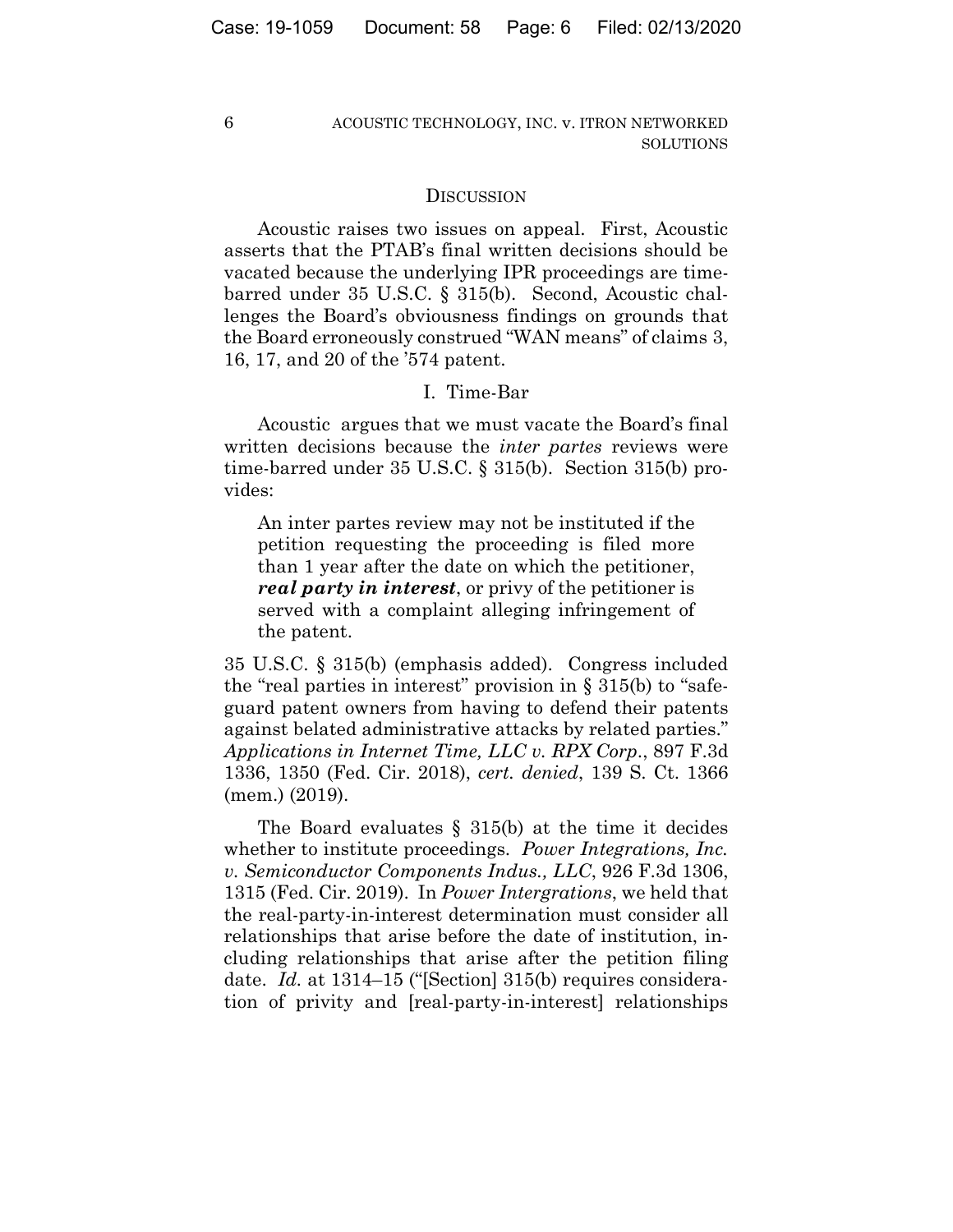7

arising after filing but before institution."). We expressly declined to decide whether the Board is required to reevaluate § 315(b) in view of a new real-party-in-interest that arises after institution. *Id.* at 1314 n.8 ("We do not address the impact of a change in RPI . . . occurring after institution.").

Acoustic argues that the underlying IPRs are timebarred because Itron was a real-party-in-interest "both before and after the IPRs were instituted." Appellant Br. 47. Before institution, Acoustic asserts, Itron was a real-partyin-interest because "the executives met; Itron conducted due diligence; the details of the merger were discussed; and the formal 'merger agreement' was prepared and negotiated." Reply Br. 16–17. After institution, Acoustic contends, Itron was "unquestionably" a real-party-in-interest because Silver Spring became a wholly-owned subsidiary of Itron, and Itron "controlled [Silver Spring] and had a significant interest" in the *inter partes* review proceedings. *Id.* at 22–23.

Acoustic contends that Silver Spring's post-institution status as a real-party-in-interest is important because "institution is not a static decision" and the Board has the authority to reevaluate  $\S 315(b)$  when a real-party-in-interest arises after institution. Reply Br. 20–21. The Board's ability to assess § 315(b) after institution is necessary, Acoustic explains, in order to avoid an "end-run around Section 315(b)" where parties delay their corporate deals until shortly after institution and avoid the consequences of the time-bar.

Itron advances several arguments in response to Acoustic's time-bar arguments. First, Itron argues that Acoustic waived its time-bar challenge of the IPRs because Acoustic did not raise those arguments before the Board. Second, Itron argues the time bar of § 315(b) does not apply to the underlying IPR proceedings because Itron merged with Silver Spring after the Board instituted the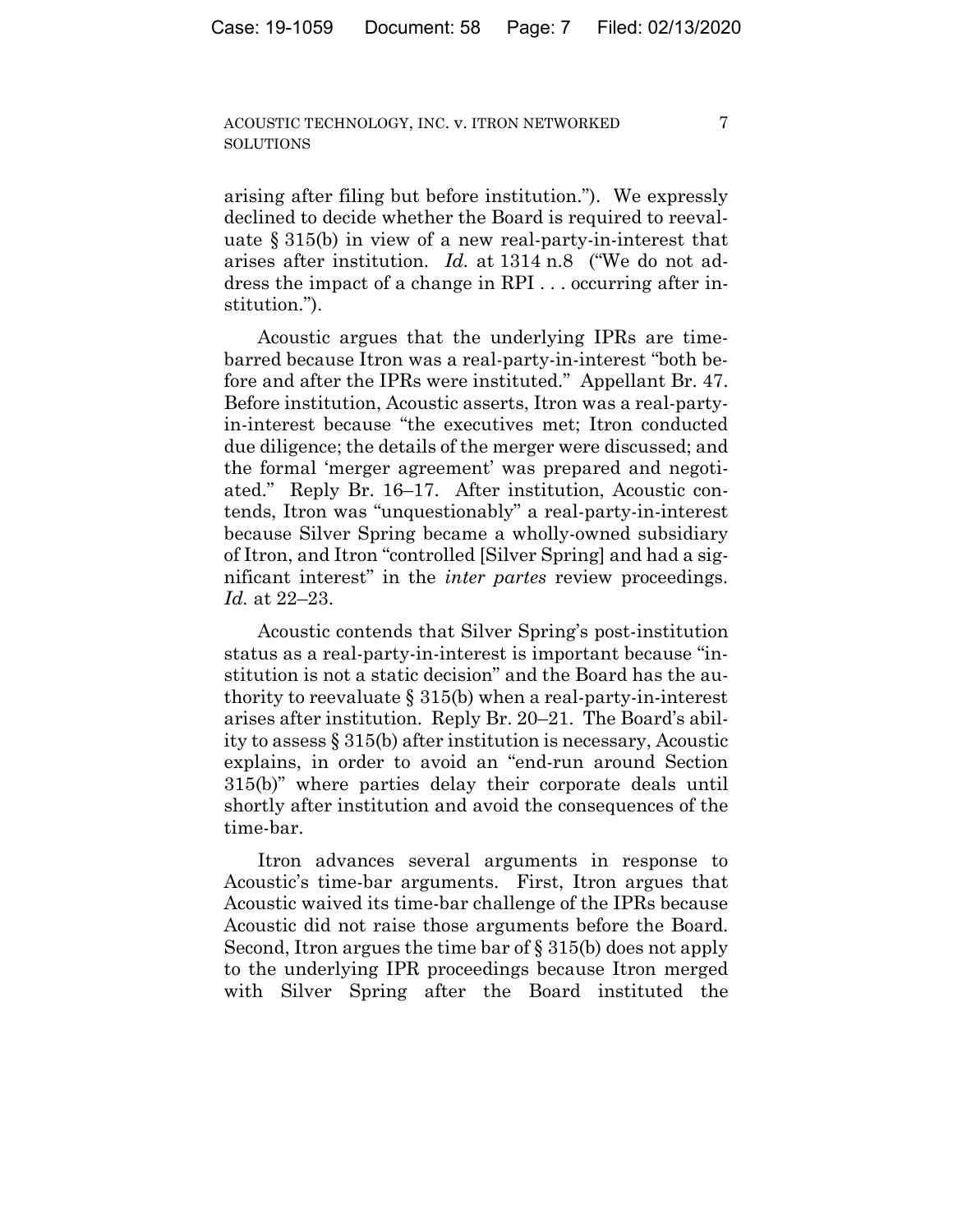proceedings. Third, Itron asserts that the Board is not authorized to reevaluate § 315(b) after institution and that Acoustic's proposed reading of the statute "offers no logical stopping point for the Board to assess the time bar." Appellee Br. 36.

We hold that Acoustic has waived its time-bar challenge to the IPRs because it failed to present those arguments before the Board. We retain case-by-case discretion over whether to apply waiver. *Monsanto Tech. LLC v. E.I. DuPont de Nemours & Co.*, 878 F.3d 1336, 1342 n.8 (Fed. Cir. 2018). We have "frequently declined to hear arguments that the applicant failed to present to the Board." *In re Watts*, 354 F.3d 1362, 1367 (Fed. Cir. 2004). When a party raises arguments on appeal that it did not raise to the Board, they "deprive[] the court of the benefit of the [Board's] informed judgment." *In re NuVasive, Inc*., 842 F.3d 1376, 1380 (Fed. Cir. 2016) (explaining the importance of "a comprehensive record that contains the arguments and evidence presented by the parties").

There is no dispute that Acoustic failed to raise § 315(b) time-bar arguments before the Board. Acoustic became aware of the merger as of January 8, 2018, more than seven months before the Board issued its final written decisions. J.A. 7026. Yet, Acoustic does not provide any reason for its failure to challenge the proceedings as time-barred. Because Acoustic failed to present its time-bar arguments to the Board and "deprive[d] the court of the benefit of the [Board's] informed judgment," we exercise our discretion to apply waiver. *In re NuVasive*, 842 F.3d at 1380.

Acoustic attempts to excuse its waiver by asserting, without legal authority, that the time-bar is "jurisdictional" and thus "may be raised at any time." Appellant Br. 29. We disagree.

Acoustic is correct that we have previously described the time-bar restrictions on the Board's institution powers as "jurisdictional." Appellant Br. 29–32 (citing *Click-to-*

8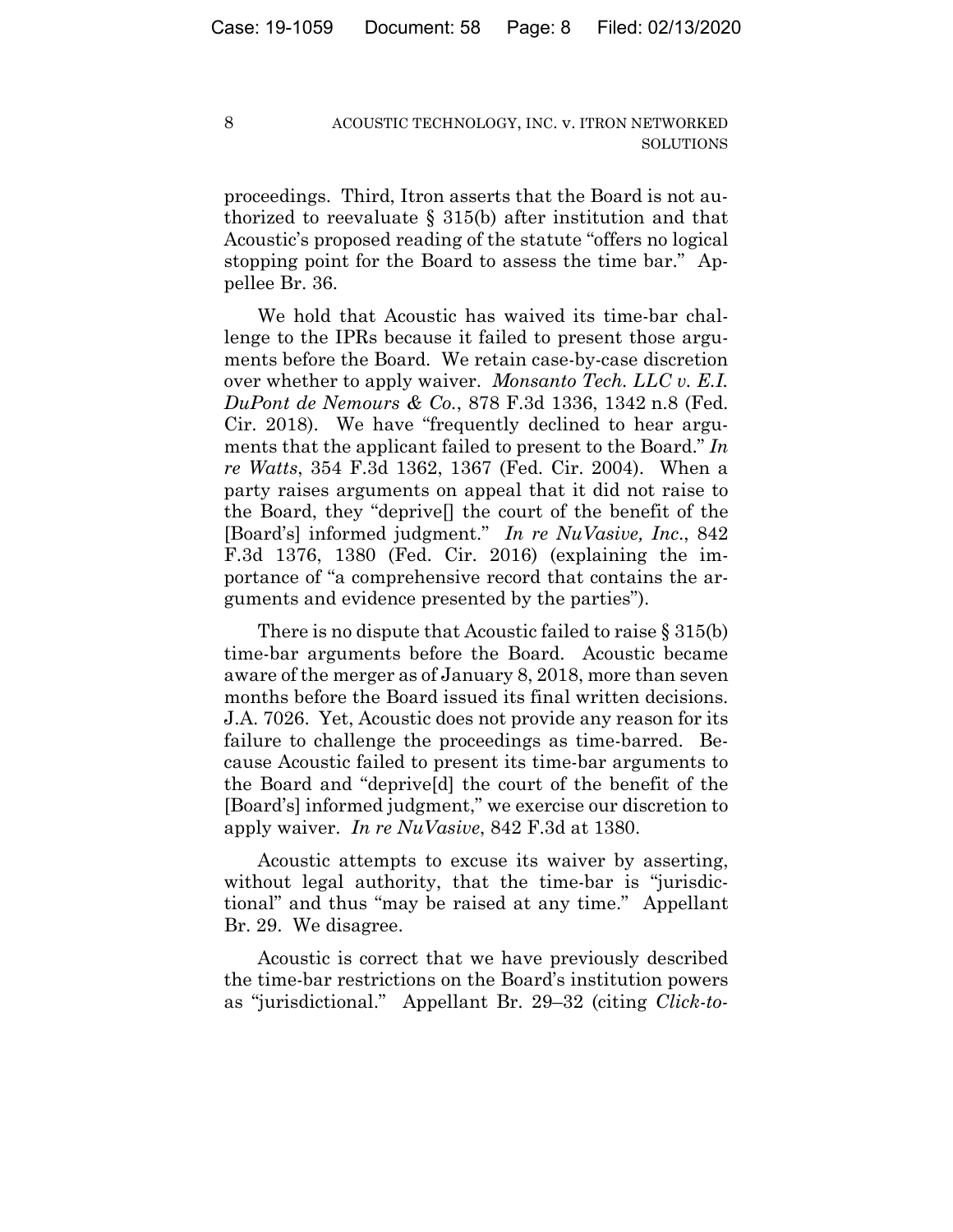9

*Call Techs., LP v. Ingenio, Inc*., 899 F.3d 1321, 1325 (Fed. Cir. 2018); *Wi-Fi One, LLC v. Broadcom Corp*., 878 F.3d 1364, 1373 (Fed. Cir. 2018)). But our application of waiver differs between challenges to an agency's "jurisdiction" and challenges to a federal court's jurisdiction. *PGS Geophysical AS v. Iancu*, 891 F.3d 1354, 1362 (Fed. Cir. 2018). As we explained in *PGS*:

Even if the Board could be said to have acted "ultra vires" in refusing to institute reviews of some claims and grounds . . . the Board's error is waivable, not one we are required to notice and act on in the absence of an appropriate request for relief on that basis. Several courts of appeals have recognized the same for a challenge to an agency's "jurisdiction," after the Supreme Court, in *City of Arlington v. FCC*, rejected a distinction between agency "jurisdiction" errors and other errors for certain deference purposes . . . ."

*Id.* (compiling cases) (citations omitted). We hold that time-bar challenges under § 315(b) are not immune from waiver.

To permit litigants to raise § 315(b) time-bar challenges for the first time on appeal would encourage what the Supreme Court has referred to as "sandbagging," i.e., "suggesting or permitting, for strategic reasons, that the [tribunal below] pursue a certain course, and later—if the outcome is unfavorable—claiming that the course followed was reversible error." *Freytag v. Comm'r of Internal Revenue*, 501 U.S. 868, 895 (1991). Here, had Acoustic raised a time-bar challenge before the Board, the Board was fully empowered to dismiss the petitions for untimeliness if the challenge had merit. But allowing Acoustic to raise a timebar challenge for the first time on appeal would afford it a significant and unfair advantage: Acoustic could wait for the Board's decision on the merits, which if favorable would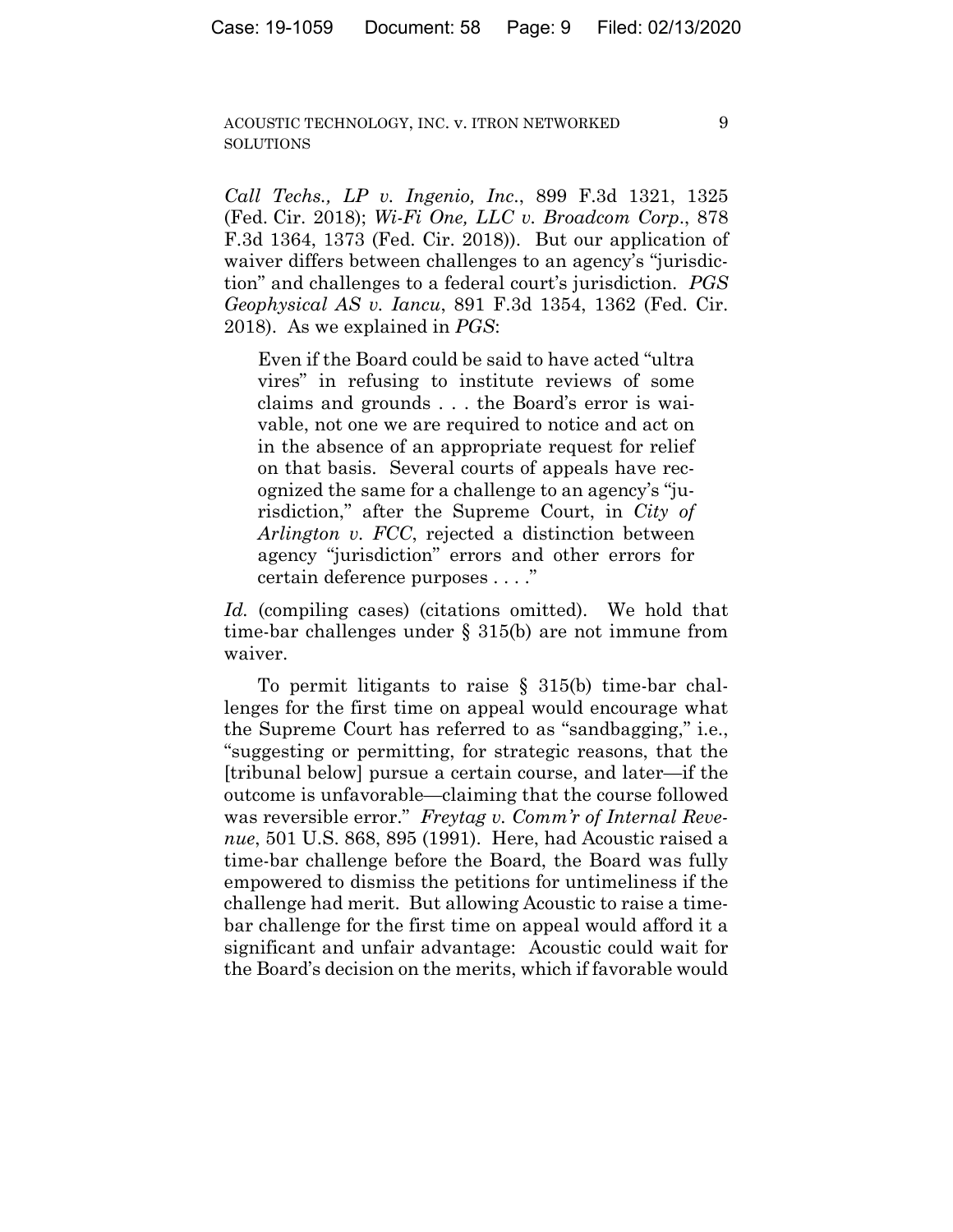have estoppel effect, and then challenge the Board's jurisdiction on appeal only if the Board finds the claims obvious.

Although we do not address the merits of Acoustic's time-bar argument, we note Acoustic's concerns about the concealed involvement of interested, time-barred parties. But because Acoustic never raised this issue to the Board, we decline to resolve whether Itron's pre-merger activities render it a real-party-in-interest, or whether the Board has any authority or obligation to reevaluate  $\S 315(b)$  post institution.

# II. "WAN Means"

Acoustic argues that we should reverse the Board's obviousness findings on grounds that the Board erroneously construed the "WAN means" term. Specifically, Acoustic argues that the Board erred by defining the corresponding structure for "WAN means" as "any device." The Board should have instead limited the corresponding structure to a "conventional WAN radio," Acoustic explains, because that is the only structure disclosed in the specification. Acoustic asserts that because the Board erroneously construed "WAN means," it "never identified a conventional WAN radio in the prior art," and its finding that the prior art discloses a "WAN means" is not supported by substantial evidence. Appellant Br. 57–63 ("There is no substantial evidence establishing that the prior art contains 'a conventional WAN radio' or its equivalent under the correct claim construction.").

It ron contends that the obviousness arguments Acoustic makes to this Court rely on a different construction of "WAN means" than what Acoustic argued below. As a result, Itron explains, the Board has not yet addressed the non-obviousness arguments that Acoustic raises for the first time on appeal. We agree.

Before the Board, Acoustic argued non-obviousness by asserting that the prior art did not teach a conventional

 $10$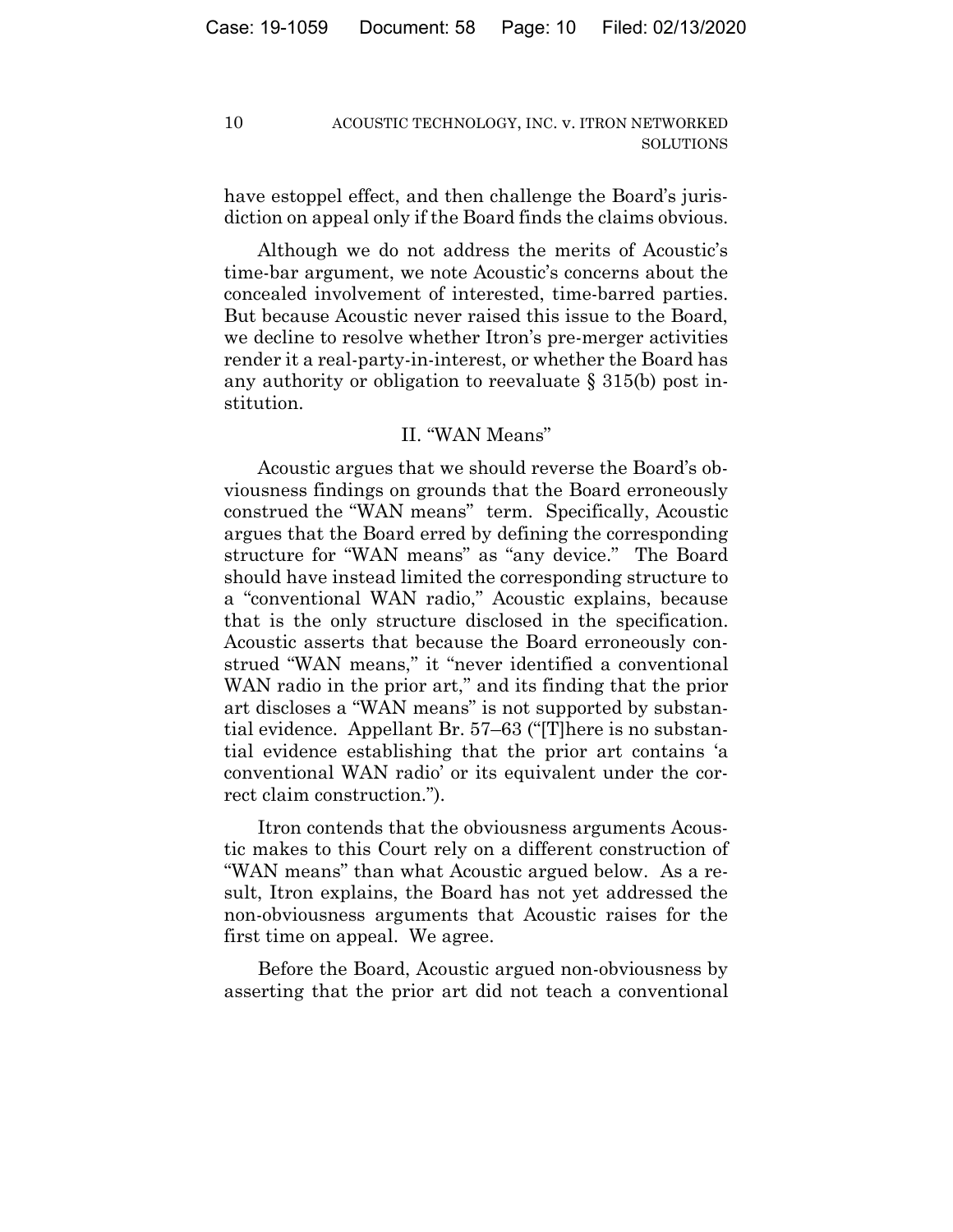$11$ 

WAN radio capable of transmitting over *publicly available* Wide Area Networks. J.A. 512, J.A. 3301. Acoustic distinguished the asserted prior art references based on their failure to disclose a system for transmitting over *publicly available* WAN. For example, Acoustic argued that the way data is exchanged in Argyroudis "is different than exchanging data over a publicly available WAN." J.A. 512. Acoustic likewise argued that the "transceiving means in Mayo... would not be a WAN means for transmitting over a publicly available wide area network." J.A. 3301. The Board considered and rejected these arguments. J.A. 37; J.A. 84.

Acoustic's argument on appeal is new. Rather than arguing that the prior art fails to disclose a conventional radio capable of transmitting over publicly available WAN, Acoustic now argues that the prior art fails to disclose any conventional WAN radio. Appellant Br. 50 (asserting that "there is no substantial evidence establishing that the prior art contains 'a conventional WAN radio' or its equivalent"). Acoustic's argument on appeal makes no mention of publicly available WAN.

Because Acoustic never presented to the Board the non-obviousness arguments it now raises on appeal, we find those arguments waived. In re Watts, 354 F.3d at 1367 (explaining that we have "frequently declined to hear arguments that the applicant failed to present to the Board"); *In re NuVasive, Inc., 842 F.3d at 1380 (explaining that fail*ure to raise arguments to the Board "deprives the court of the benefit of the Board's informed judgment."); see, e.g., J.A. 576-578.

# **CONCLUSION**

We have considered Acoustic's other arguments and find them unpersuasive. We affirm.

# **AFFIRMED**